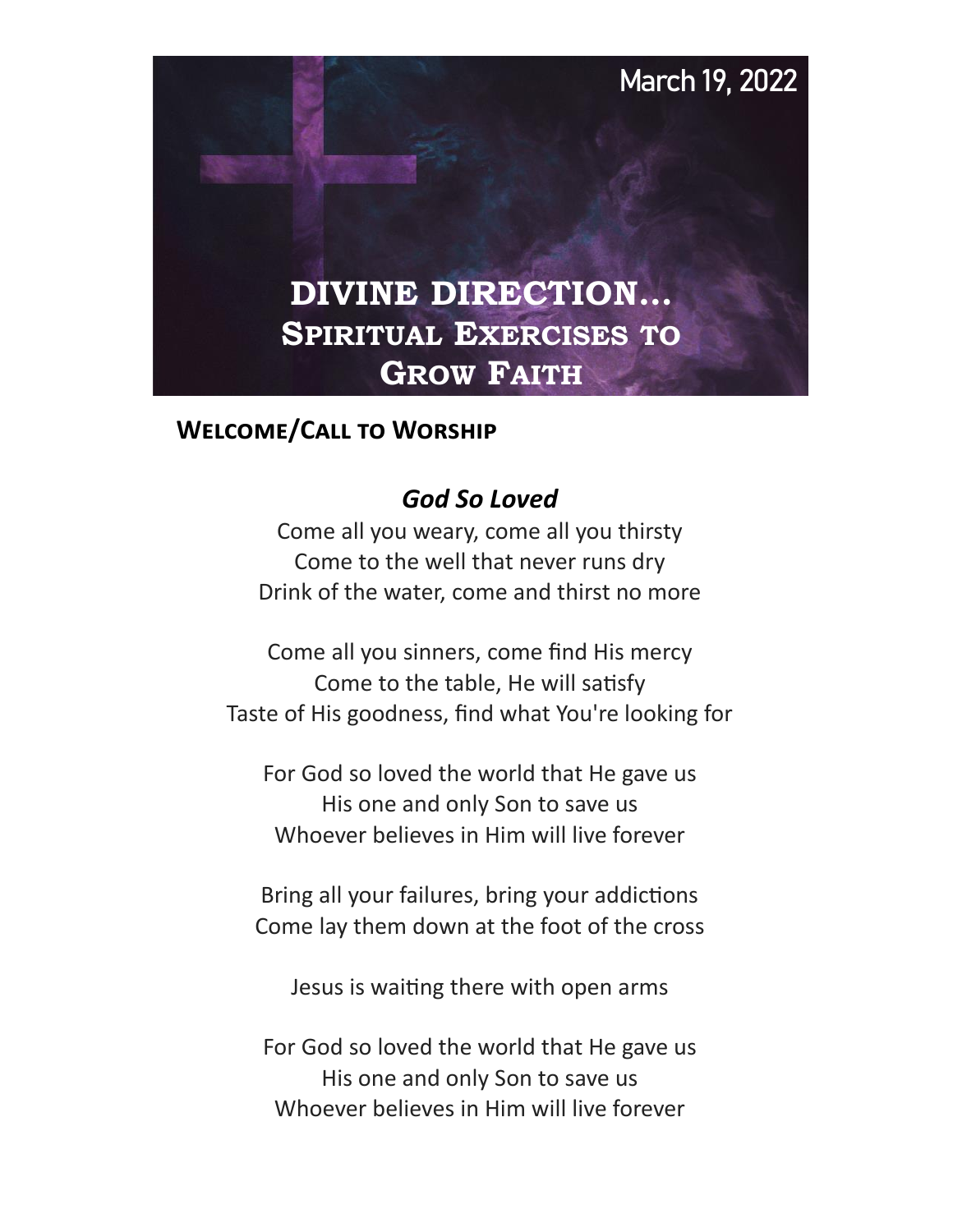The pow'r of hell forever defeated Now it is well, I'm walking in freedom For God so loved, God so loved the world

Praise God, praise God from whom all blessings flow Praise Him, praise Him for the wonders of His love

Praise God, praise God from whom all blessings flow Praise Him, praise Him for the wonders of His love

For God so loved the world that He gave us His one and only Son to save

For God so loved the world that He gave us His one and only Son to save us Whoever believes in Him will live forever

The pow'r of hell forever defeated Now it is well, I'm walking in freedom For God so loved, God so loved the world

Bring all your failures, bring your addictions Come lay them down at the foot of the cross Jesus is waiting, God so loved the world

#### **A PRAYER OF ST. PATRICK** Read by: Justin Stephens

"Christ with me, Christ before me, Christ behind me, Christ in me, Christ beneath me, Christ above me, Christ on my right, Christ on my left, Christ when I lie down,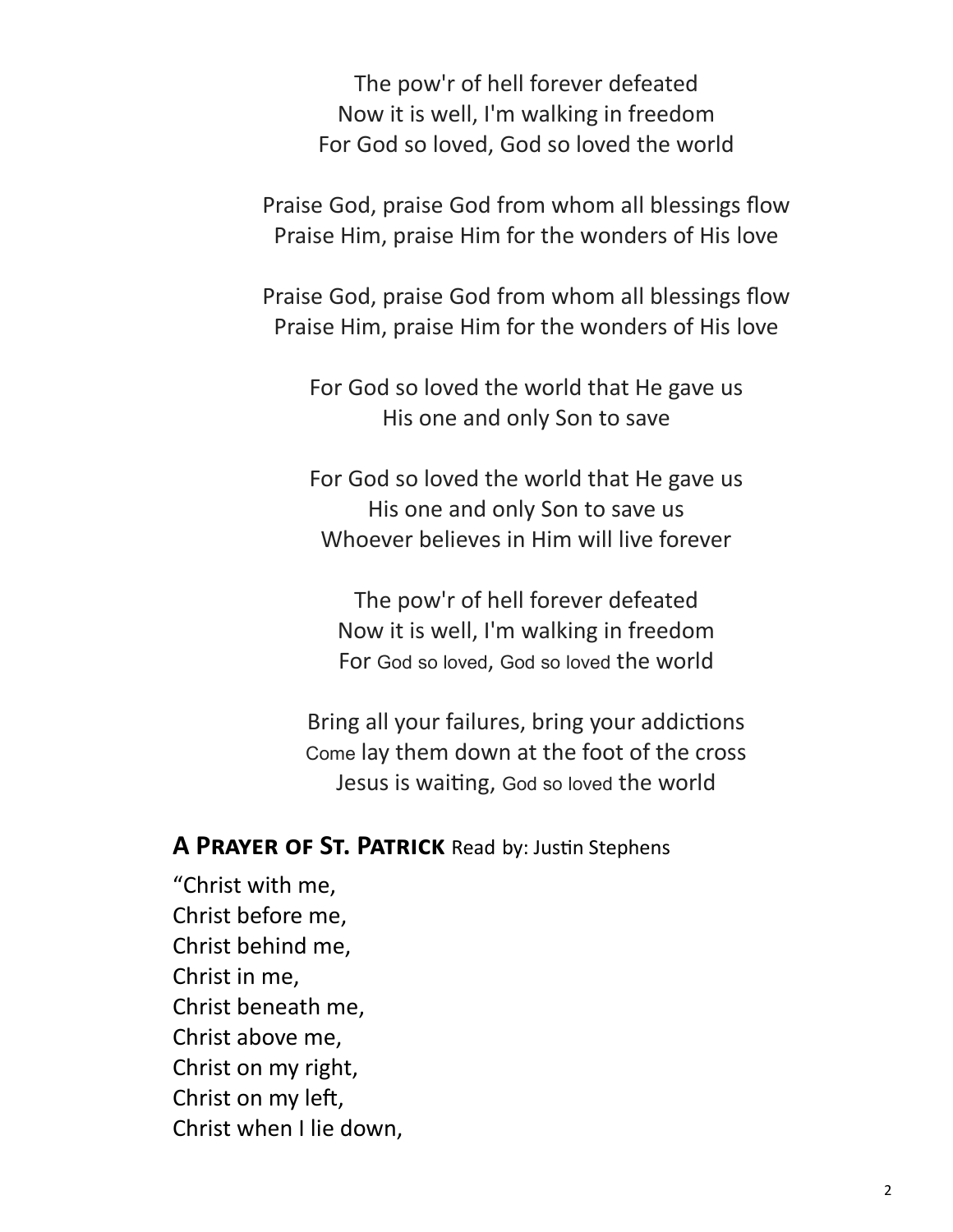Christ when I sit down, Christ when I arise, Christ in the heart of every man who thinks of me, Christ in the mouth of everyone who speaks of me, Christ in every eye that sees me, Christ in every ear that hears me."

## *Christ Be All Around*

As I rise, strength of God Go before, lift me up As I wake, eyes of God Look upon, be my sight

As I wait, heart of God Satisfy and sustain As I hear, voice of God Lead me on, be my guide Be my guide

Above and below me Before and behind me In every eye that sees me Christ be all around me (repeat)

As I go, Hand of God My defense, by my side And as I rest, breath of God Fall upon, bring me peace Bring me peace

Above and below me Before and behind me In every eye that sees me Christ be all around me (repeat)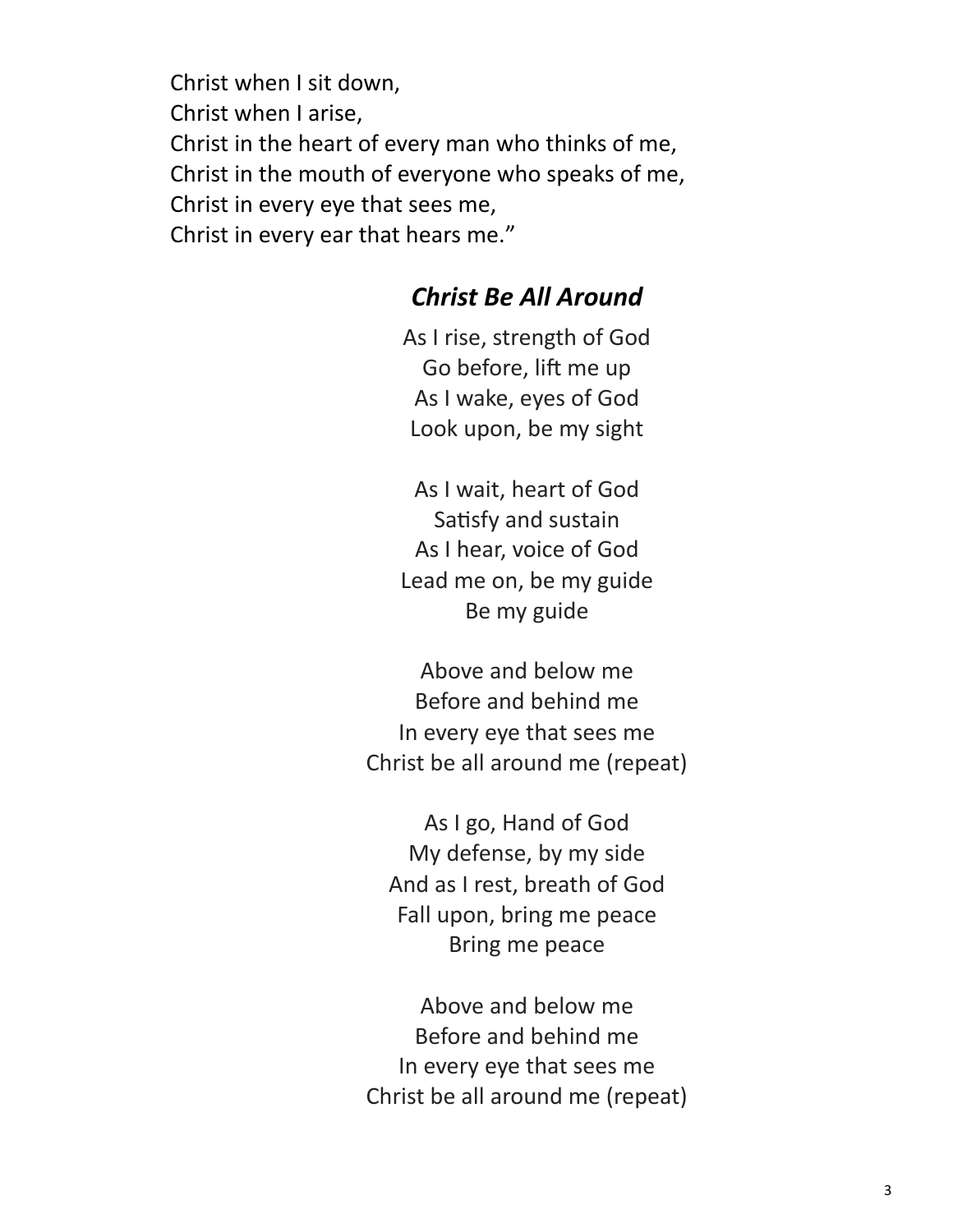Your life, Your death Your blood was shed For every moment Every moment (repeat)

Above and below me Before and behind me In every eye that sees me Christ be all around me (repeat)

## **Scripture Reading...Isaiah 55:1-9**(NRSV)

Read by: Justin Stephens Ho, everyone who thirsts,

come to the waters;

and you that have no money,

come, buy and eat!

Come, buy wine and milk

without money and without price.

 $2$  Why do you spend your money for that which is not bread, and your labor for that which does not satisfy?

Listen carefully to me, and eat what is good,

and delight yourselves in rich food.

 $3$  Incline your ear, and come to me;

listen, so that you may live.

I will make with you an everlasting covenant, my steadfast, sure love for David.

 $<sup>4</sup>$  See, I made him a witness to the peoples,</sup> a leader and commander for the peoples.

<sup>5</sup> See, you shall call nations that you do not know,

and nations that do not know you shall run to you,

because of the Lord your God, the Holy One of Israel,

for he has glorified you.

 $<sup>6</sup>$  Seek the Lord while he may be found,</sup> call upon him while he is near;

 $<sup>7</sup>$  let the wicked forsake their way,</sup>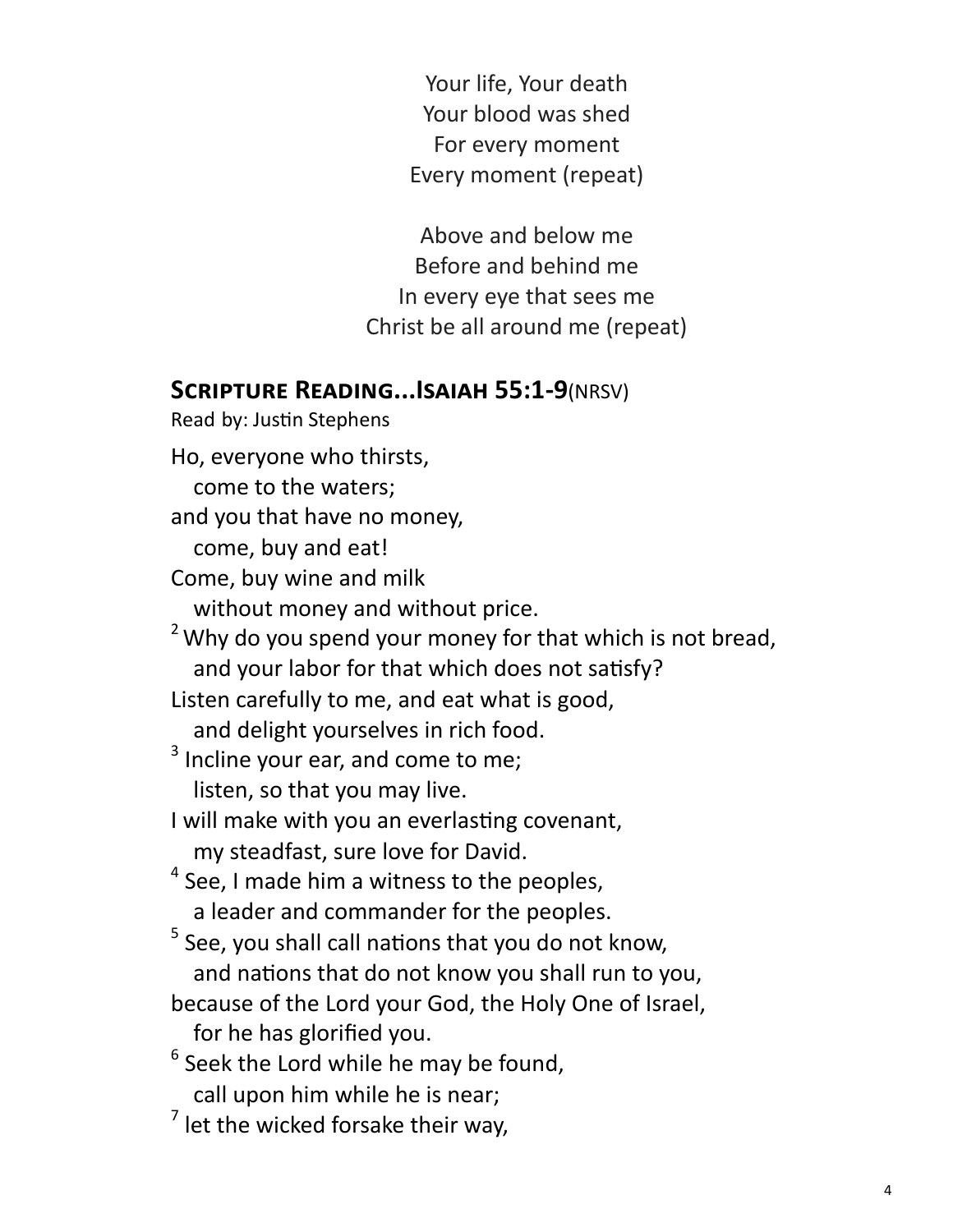and the unrighteous their thoughts; let them return to the Lord, that he may have mercy on them, and to our God, for he will abundantly pardon.  $^8$  For my thoughts are not your thoughts, nor are your ways my ways, says the Lord.  $^9$  For as the heavens are higher than the earth, so are my ways higher than your ways and my thoughts than your thoughts.

## *Seek First*

Peace that passes, my understanding Love that conquers, my fear and regret Joy unending, eternal pleasure In Your presence, my risen King

And I will seek first, Your kingdom I will seek first, Your righteousness And everything I need, You will provide for me My heart is to seek first, Your kingdom

Peace that passes, my understanding Love that conquers, my fear and regret Joy unending, eternal pleasure In Your presence, my risen King

And I will seek first, Your kingdom I will seek first, Your righteousness And everything I need, You will provide for me My heart is to seek first, Your kingdom

You're all I really want, You're all I really need Father every breath i've got you have given it to me Oh you're all I really want, You're all I really need Father every breath i've got you have given it to me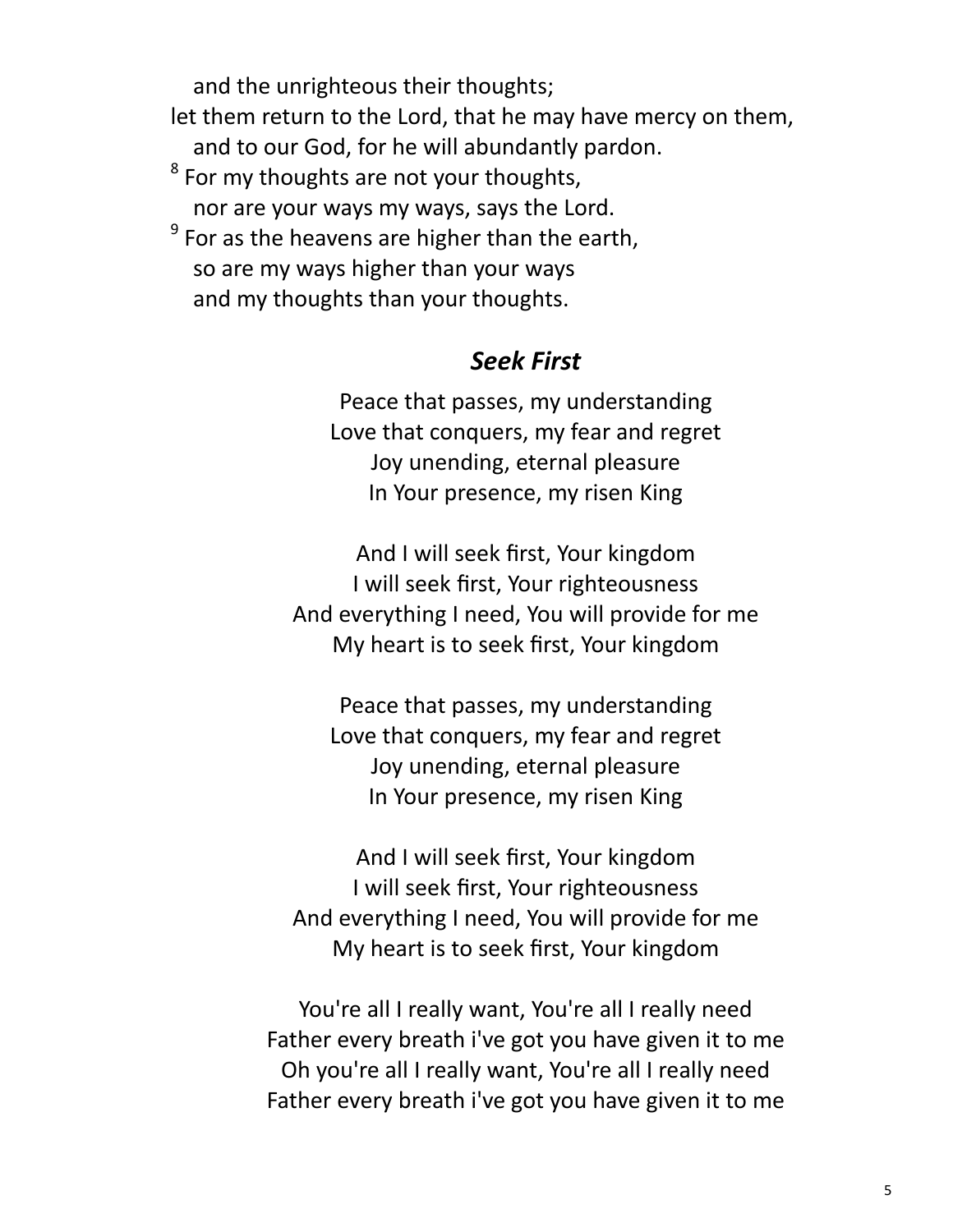You're all I really want, You're all I really need Father every breath i've got you have given it to me You're all I really want, You're all I really need Father every breath i've got you have given it to me

I will seek first, Your kingdom I will seek first, Your righteousness And everything I need, You will provide for me My heart is to seek first, Your kingdom

Oh you're all I really want, Oh you're all I really need Father every breath i've got you have given it to me Oh you're all I really want, Oh, you're all I really need Father every breath i've got you have given it to me, You have given it to me You have given it to me

## **Gospel Reading...Luke 13:1-9** (NRSV)

Read by: Pr. Tom Grevlos

At that very time there were some present who told him about the Galileans whose blood Pilate had mingled with their sacrifices. <sup>2</sup> He asked them, "Do you think that because these Galileans suffered in this way they were worse sinners than all other Galileans?  $3$  No, I tell you; but unless you repent, you will all perish as they did.  $4$  Or those eighteen who were killed when the tower of Siloam fell on them—do you think that they were worse offenders than all the others living in Jerusalem?<sup>5</sup> No, I tell you; but unless you repent, you will all perish just as they did."

 $6$ Then he told this parable: "A man had a fig tree planted in his vineyard; and he came looking for fruit on it and found none. <sup>7</sup> So he said to the gardener, 'See here! For three years I have come looking for fruit on this fig tree, and still I find none. Cut it down! Why should it be wasting the soil?' <sup>8</sup> He replied, 'Sir, let it alone for one more year, until I dig around it and put manure on it.  $9$  If it bears fruit next year, well and good; but if not, you can cut it down.'"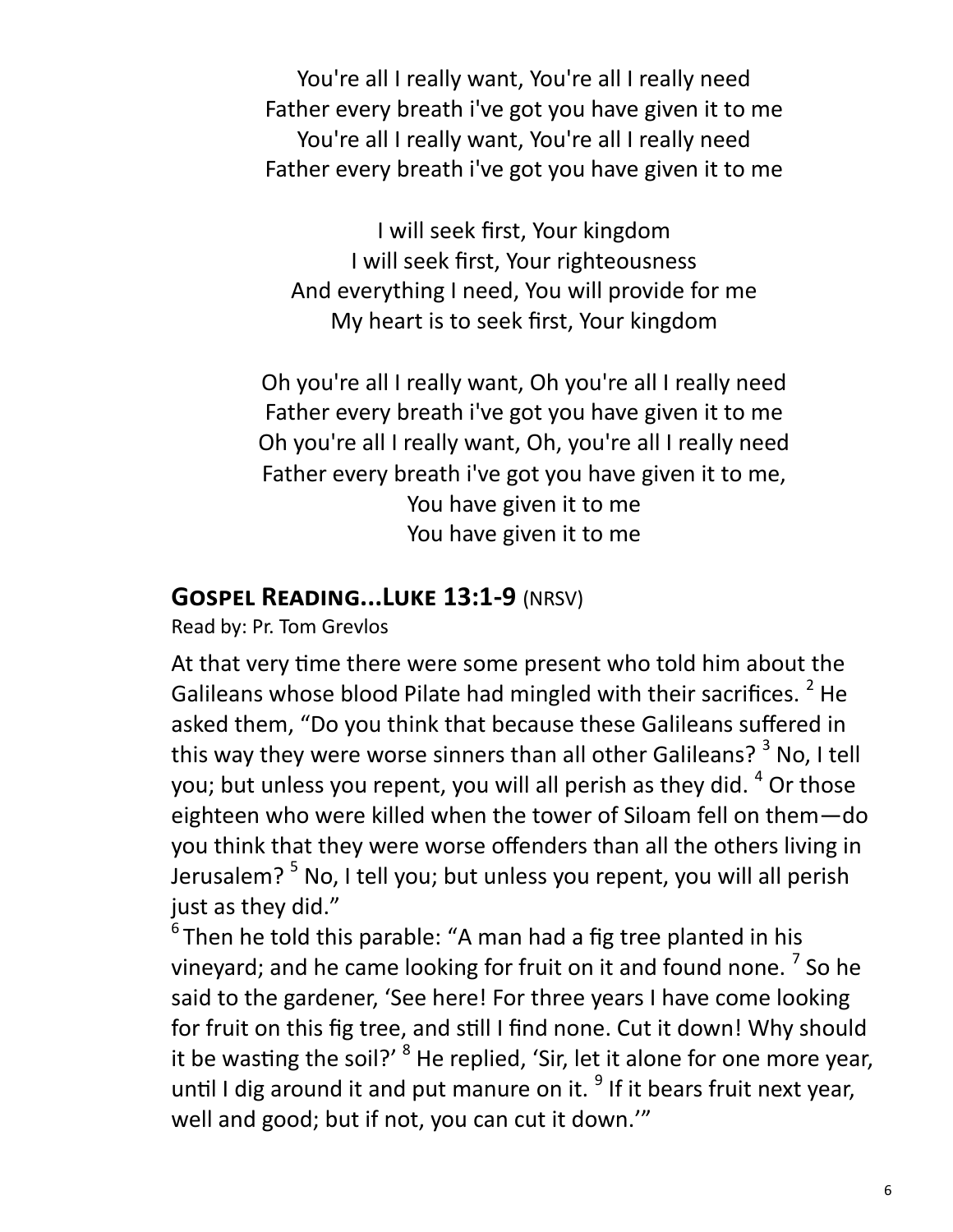**Message** Pr. Tom Grevlos

#### **Communion Invitation**

*As we celebrate this sacrament, all are invited to receive the Risen presence of Jesus. God is really present—in bread and wine—forgiving sins and promising new life.* 

> *Bread/wafer— "The body of Christ given for you"; Wine— "The blood of Christ shed for you."*

## *We Will Feast in the House of Zion*

We will feast in the house of Zion We will sing with our hearts restored He has done great things, we will say together We will feast and weep no more

> We will not be burned by the fire He is the Lord, our God We are not consumed by the flood Upheld, protected, gathered up

We will feast in the house of Zion We will sing with our hearts restored He has done great things, we will say together We will feast and weep no more

In the dark of night, before the dawn My soul, be not afraid For the promised morning, oh, how long? Oh, God of Jacob, be my strength

We will feast in the house of Zion We will sing with our hearts restored He has done great things, we will say together We will feast and weep no more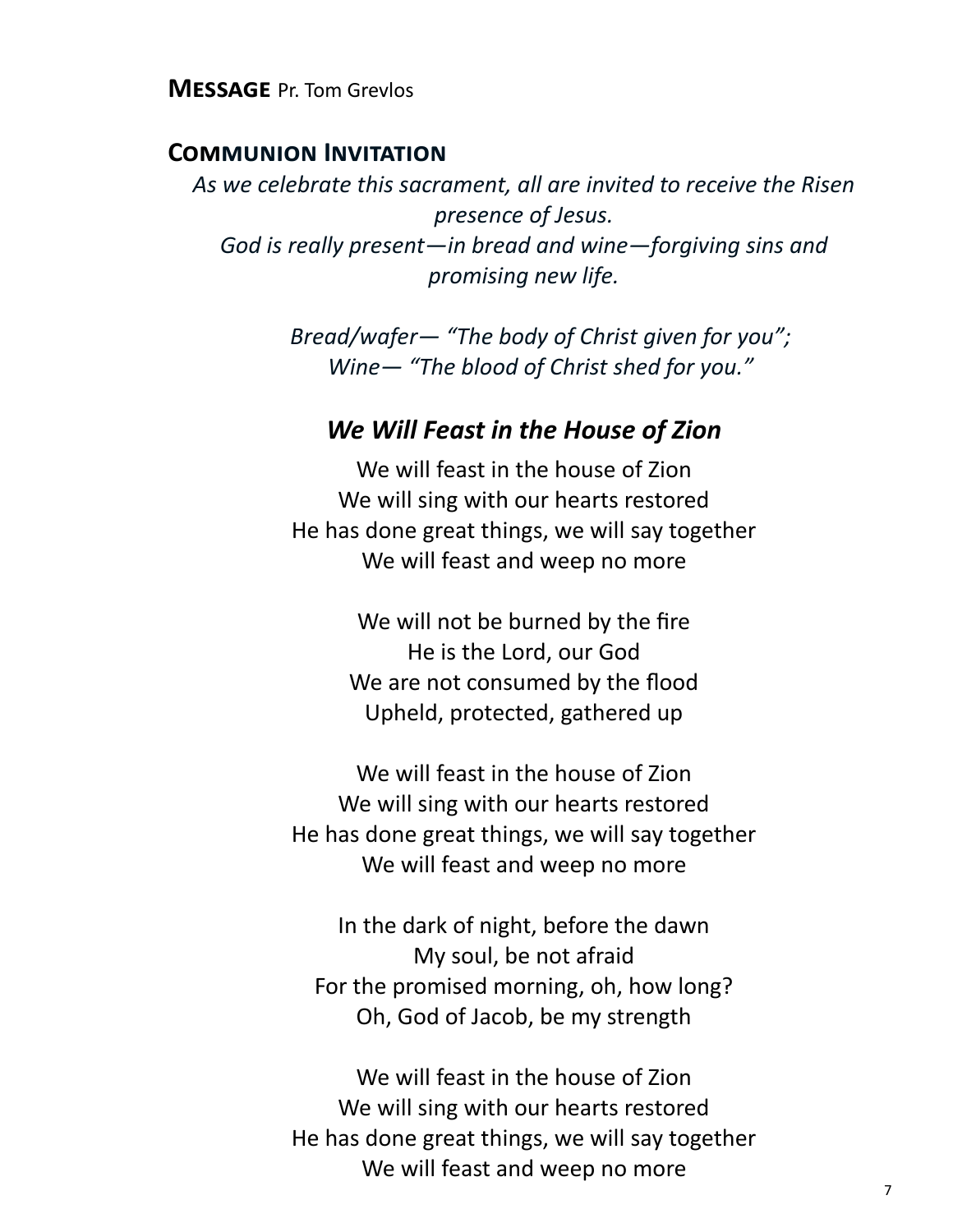Every vow we've broken and betrayed You are the Faithful one And from the garden to the grave Bind us together, bring shalom

We will feast in the house of Zion We will sing with our hearts restored He has done great things, we will say together We will feast and weep no more

## **Closing Prayer**

## **Thank Offering**

To make a gift online to the mission and ministry of Shepherd of the Hills, use this link: [shephills.org/give.](https://shephills.org/give/)





· By mail, send to 3525 Bee Caves Rd, Austin, TX 78746

## **Announcements**



# **Celebration Weekend, April 1-3**

Friday, April  $1<sup>st</sup>$  6:30-8:00 p.m. Fellowship Event for Congregation. Bohdan is introduced, shares the story of the Center for Christian Education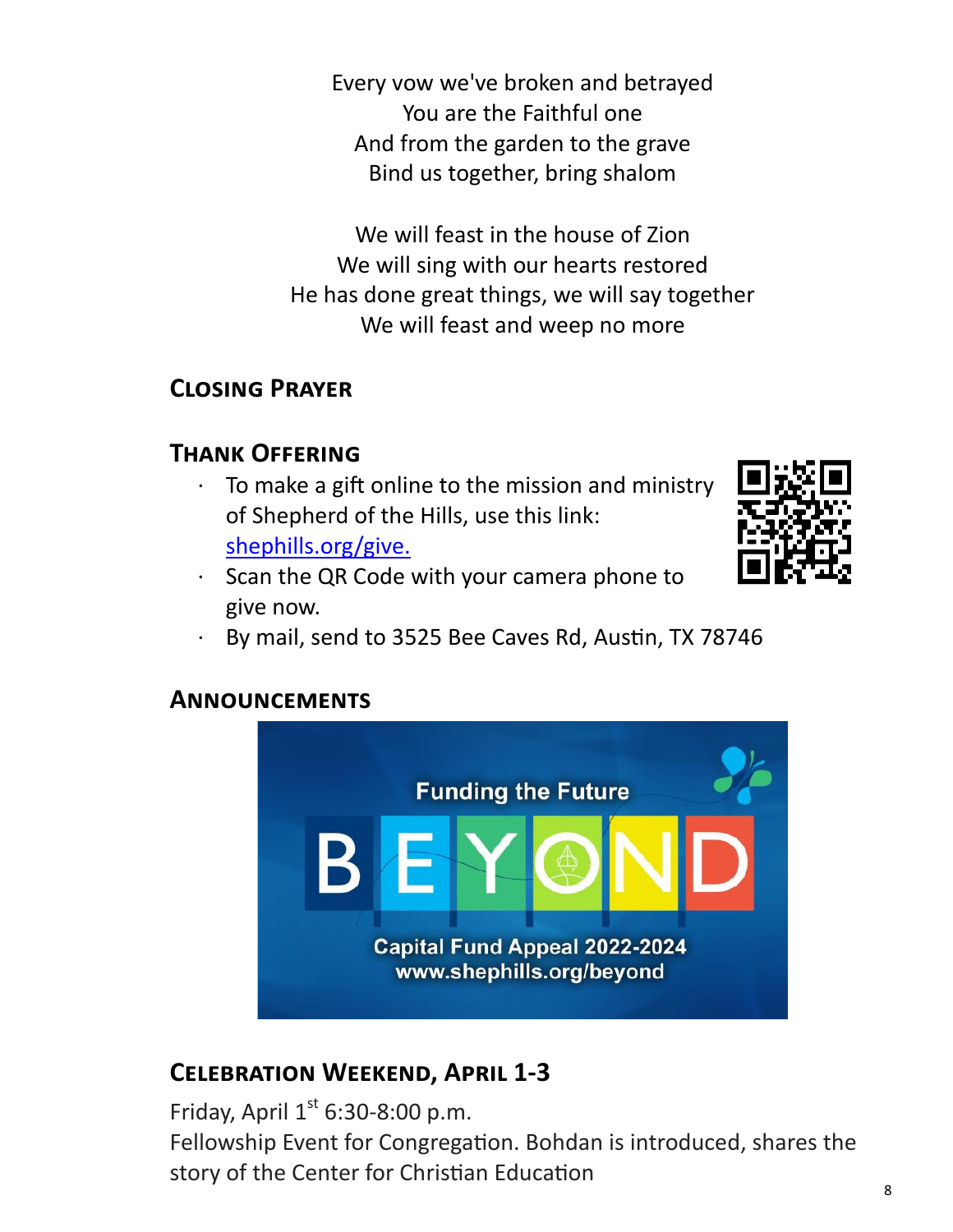Saturday, April  $2^{nd}$  10:00-11:30 a.m. Seminar/Teaching on Isaiah 53. Enjoy breakfast tacos and coffee!

Saturday, April 2<sup>nd</sup> 5:30 p.m. Outdoor Worship "Butterfly Saturday" - Bring Your Own Picnic!

Sunday, April  $3^{rd}$  8:15 and 10:45 a.m. Worship. Enjoy Breakfast and Fellowship!



## **Benediction**

## **Prayers**

**Please pray** for Don Gaskin, Don Knight, Marie Fortune, Glenn Richter, Stacia DeBill, Sandy Nielsen and Tom Lueders

**Please pray** for family and friends of Shepherd members:

Kenna Joy Kramer, Grandniece of Weldon and Mary Allison Lori Roth, Sister of Sandy Smith Tyler Papreck, Nephew of Pr. Tom and Jeanne Grevlos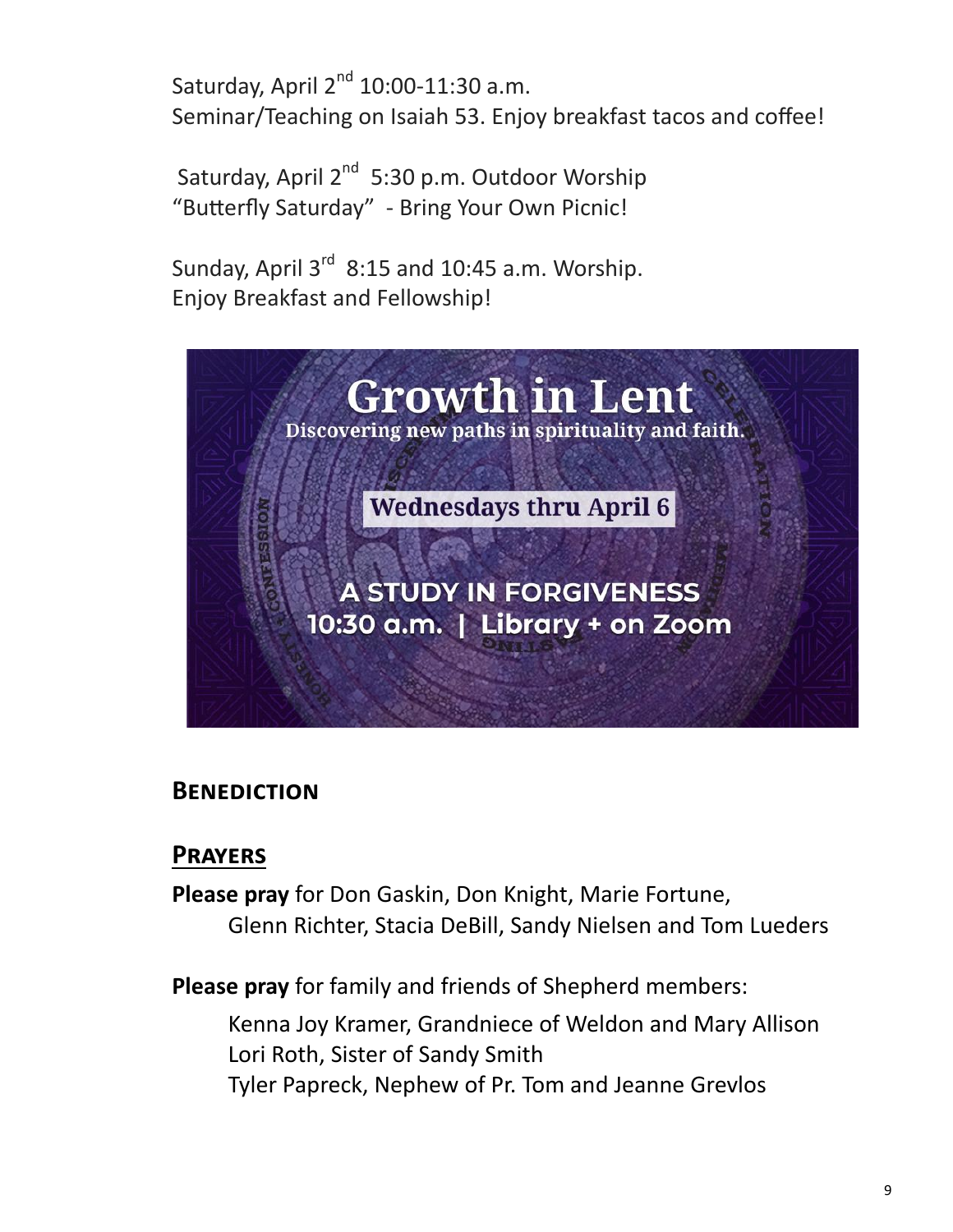**We pray** for those who mourn the death of Joe Pyle, father of David Nelson. We give thanks for Joe's life and entrust him into God's mercy as we await the hope of resurrection.

**Heavenly Father,** we praise you and thank you for the children and families of Butterfly Christian Preschool . Help us maintain the visions and dreams of this school that have been in place for 45 years. Encourage us to remember that Butterfly provides a unique opportunity for the youngest among us to grow to their full potential by enabling physical, social, and emotional development…through indoor and outdoor play; through warm and compassionate relationships; through carefully curated experiences that encourage critical thinking; through music/dance/Spanish/movement; and most importantly, through nurturing a loving relationship with you, God. All of this important learning will be enhanced by the updated facility. All of this important learning will promote successful, engaged adults who have learned first-hand of Your love.

**We pray** for Erin Felger and Rip Rawkins on their medical mission trip to Ukraine.

**We pray** for the people of Ukraine and all who find themselves in the midst of war, gripped by fear and uncertainty. Send your peace. Send your wisdom to leaders of the world as they grapple with deep disagreements and tensions. May we be ever aware of your beloved people all around the world who suffer and who cry out for help. Send us as proclaimers of your love.

**We pray** for our global ministry partners: Rev. Karen Castillo in Guatemala; Iglesia Luterana Augustina Virgen del Rosario, Aurora 8 de Octubre, Guatemala. We pray for Malcolm and Joy Henderson and the ministry of CHARIS in Haiti.

**Please pray** for our local ministries: Mariposa Family Learning Center, Bread For All and Upbring Ministries.